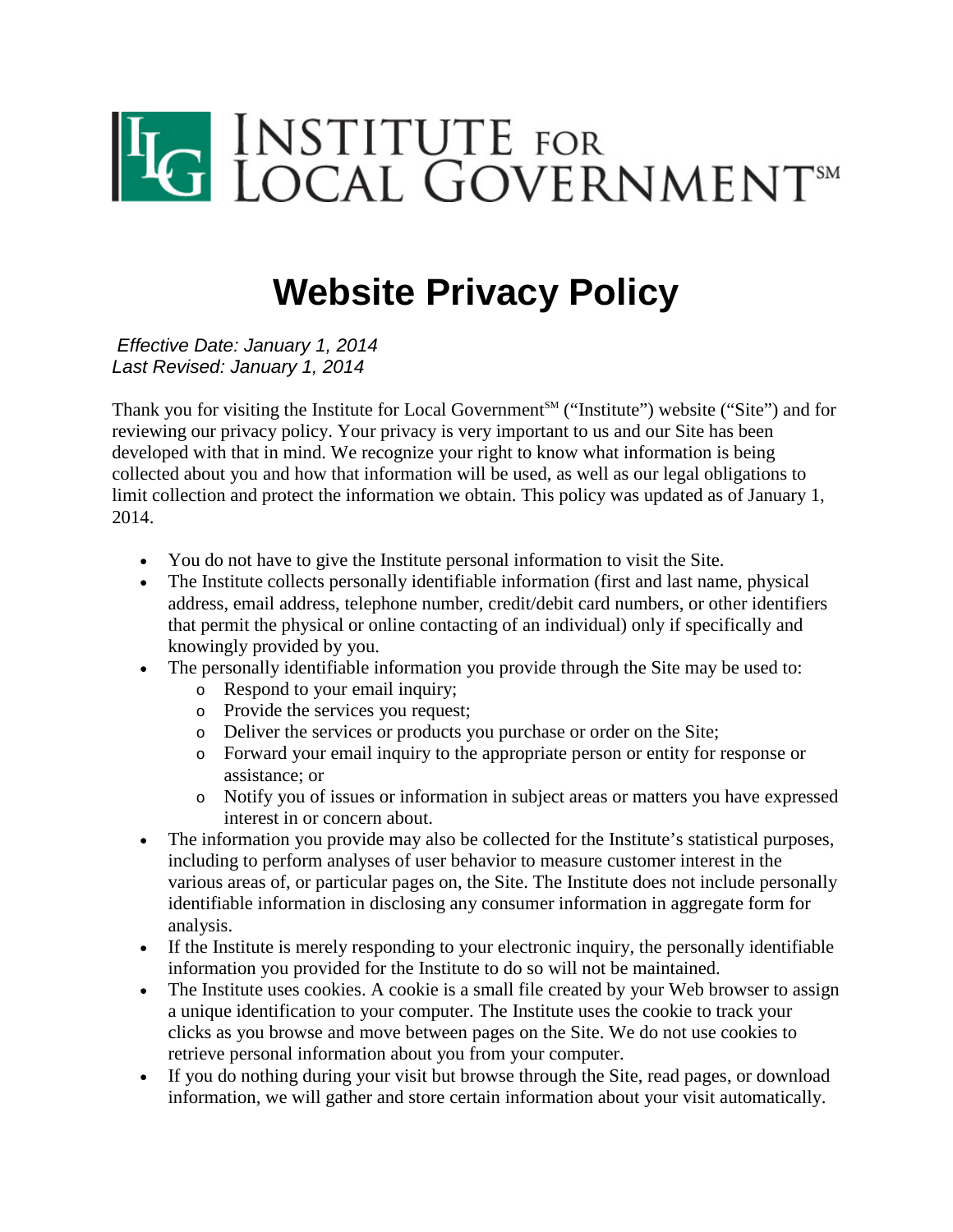This information does not identify you personally. We do not track or record information about individuals and their visits. We use this information to learn about the number of visitors accessing different sections of or pages on the Site, what information is of greatest interest, and technical information that will enhance your ease of use, such as system performance, problem areas, and the types of technology our visitors use. We automatically collect and store only the following information about your visit:

- o The Internet domain (for example, "xcompany.com" if you use a private Internet access account, or "yourschool.edu" if you connect from a university's domain) and IP address (the number that is automatically assigned to your computer whenever you are surfing the Web) from which you access the Site;
- o The type of browser and operating system used to access the Site;
- o The date and time you access the Site;
- o The pages you visit; and
- o If you linked to the Site from another website, the Internet address of that website.

The Institute is a  $501(c)(3)$  whose mission is to promote good government at the local level with practical, impartial and easy-to use materials. The Institute operates for purely professional purposes, and any personal information provided by an individual to the Institute for personal purposes is not shared with third parties for direct marketing purposes. If for any reason you wish to request confirmation that your personally identifying information has not been shared with third parties for direct marketing purposes, or if you have questions or concerns or wish to access or modify your personal information provided through the Site, contact the Institute at:

Institute for Local Government 1400 K Street, Suite 205 Sacramento, CA 95814 Telephone: (916) 658-8208 Email: [info@ca-ilg.org](mailto:info@ca-ilg.org?subject=Website%20Privacy%20Policy)

## **Electronic Mail Precautions**

Remember that e-mail is not necessarily secure against interception. If your communication is very sensitive, or includes information such as your bank account number(s), credit card number(s), or social security number, you should send it by mail unless the Site indicates that a particular website is secured.

#### **Electronic Commerce Precautions**

Some of our Site pages may allow you to purchase products or services, or to request information electronically. That information will be maintained and protected in accordance with the Privacy Act, 5 U.S.C. 552a, which means that it will be secured in transit to us and secured once received. The Institute will not share this information with third parties other than necessary to fulfill your order or request; comply with the law or legal process served on the Institute or the Site; protect and defend the rights, interests or property of the Institute, including its respective directors, officers, employees, agents, volunteers, affiliates, marketing partners, consultants, or